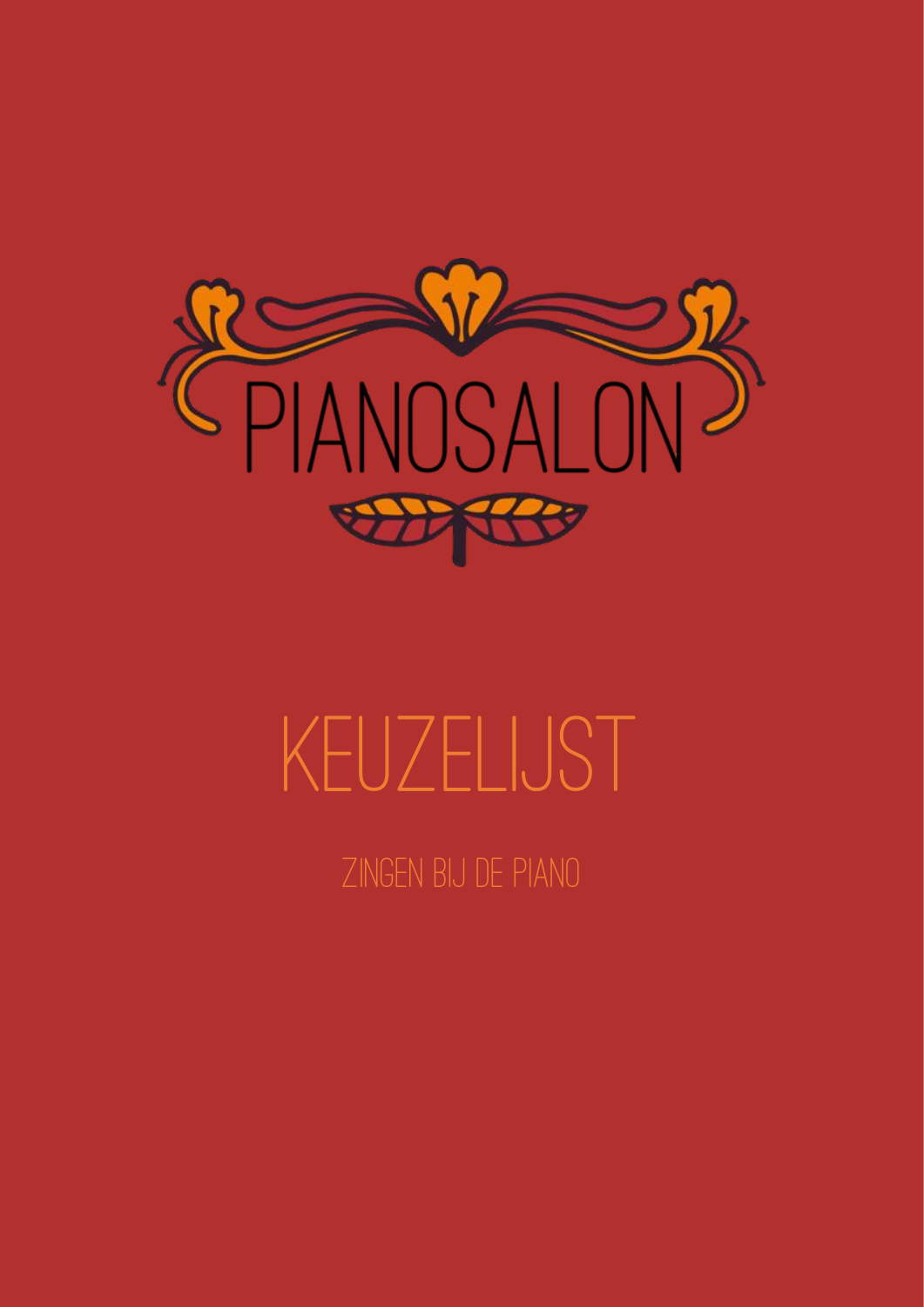#### Engelstalig

Abba **Chiquitita** Fernando I have a dream Mama mia The way old friends do Adèle **Set fire to the rain** To make you feel my love Andrew Sisters **Don't sit under the apple tree** Rum and Coca-Cola Art Garfunkel Bright eyes The Bangles **Example 2** and the Bangles **Eternal** flame the Beatles **A** hard days night Here comes the sun Hey Jude Let it be When I'm 64 With a little help from my friends Billy Joel **The Pianoman** Billy Swan **I can help** B.J. Thomas **Raindrops** keep falling on my head Brian Adams Everything I do, I do it for you Broken circle breakdown and a settle of the If needed you The summer of '69 Boney M **Boney M** Rivers of Babylon Cats (musical) and the contract of the Memory Cat Stevens **Morning** has broken Christopher Cross Sailing Coldplay Fix you The scientist Crowded House The weather David Bowie **Life on Mars?** Heroes Space oddity Don Mc Lean **American** pie Dido White Flag Dolly Dots **Love me just a little bit more** Ed Sheeran **Happier** Happier Perfect Elton John **Can you feel the love tonight** Elvis Presley Can't help falling in love Love me tender Eric Clapton **Tears** in heaven Fats Domino **Blueberry Hill** Fleetwood Mac Go your own way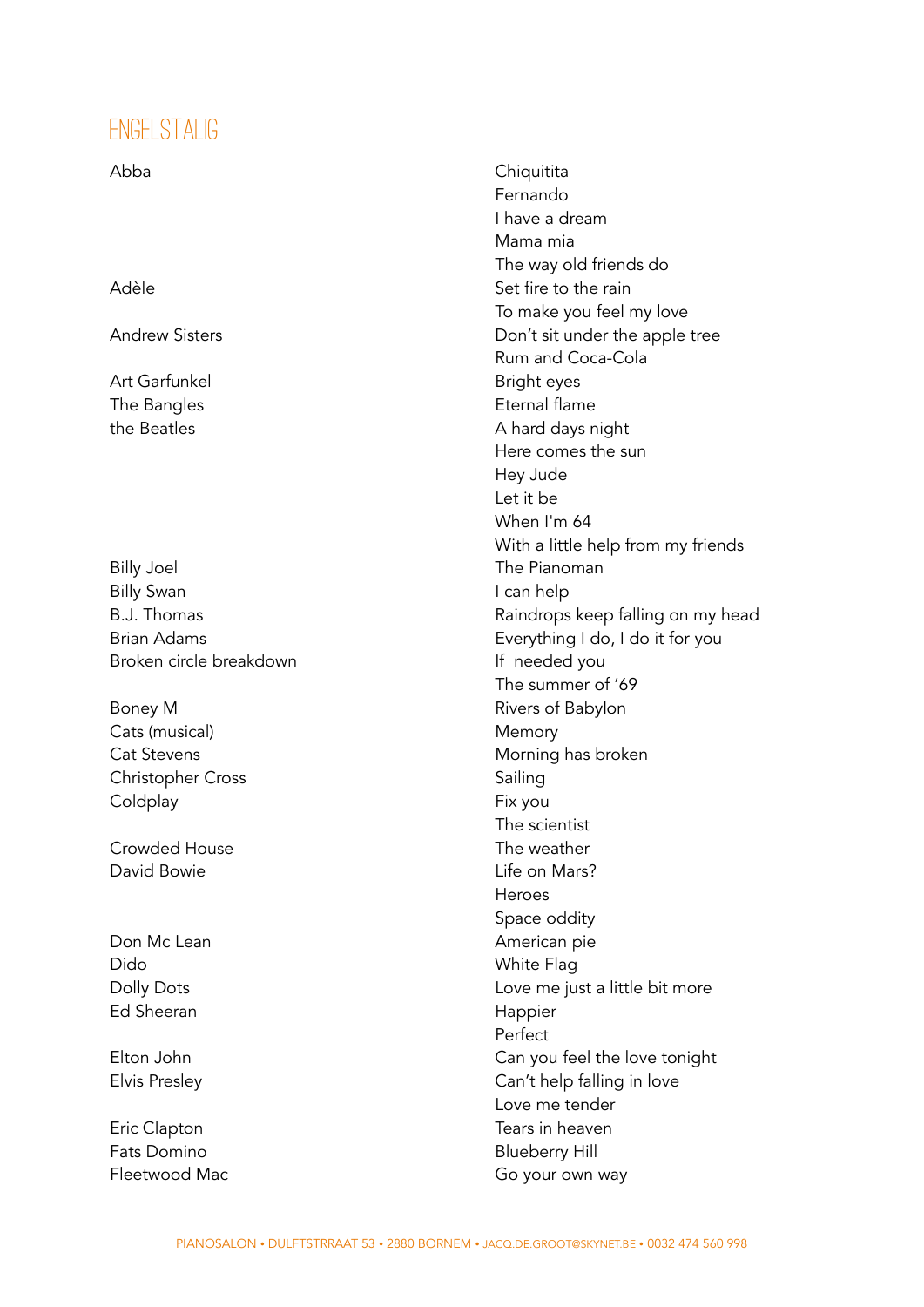Frozen Let it go Frank Sinatra **My way** My way 5ive Sive South America Contract Contract Contract Contract Contract Contract Contract Contract Contract Contract Contract Contract Contract Contract Contract Contract Contract Contract Contract Contract Contract Contract Gari Halliwell **Gari Halliwell It's raining men** Gene Kelly **Singing in the rain** Gerry & the Pacemakers The County of Pacemakers Theorem 2012 Harry Belafonte **A** hole in the bucket

Hooverphonic **Amalfi** Joe Jackson Real men John Denver **Annies Song** 

John Groban You raise me up John Lennon **Imagine** Woman KC and the sunshineband Don't go

Kool & the gang Celebration Lady Gaga & Bradley Cooper Shallow Leonard Cohen **Halleluia** 

Louis Armstrong Nonderful world Middle of the road Chirpy chirpy cheep cheep Milk and honey Hallelujah, sing an song Mungo Jerry **In the summertime** Nina Simone My baby just cares for me Novastar Novastar **Novastar** The best is yet to come Passenger Let her go Petula Clark **Downtown** Pink/The greatest showman A million dreams Pharell Williams **Happy** Happy the Radio's and the Radio's she goes nanalyzed by the Radio's shell be shown in the Radio's shell be shown in the Shell by Shell and Shell and Shell and Shell and Shell and Shell and Shell and Shell and Shell and Shell and Ralph McTell **Streets** of London Sade Sade Smooth operator Sarah McLachlan Angel Simon & Garfunkel **Bridge over troubled water** 

Soulsister Soulsister The way to your heart

Bananaboat song Holmes Rupert The pina colada song Joan Baez Donna donna donna Take me home countryroads Thank god I'm a countryboy

Cherish the love Keane Somewhere only we know Sovereign Light Café Suzanne Pete Seeger **Pete Seeger Pete Seeger** and the flowers gone Scarborough Fair The sound of silence Snowpatrol **Snowpatrol** Chasing cars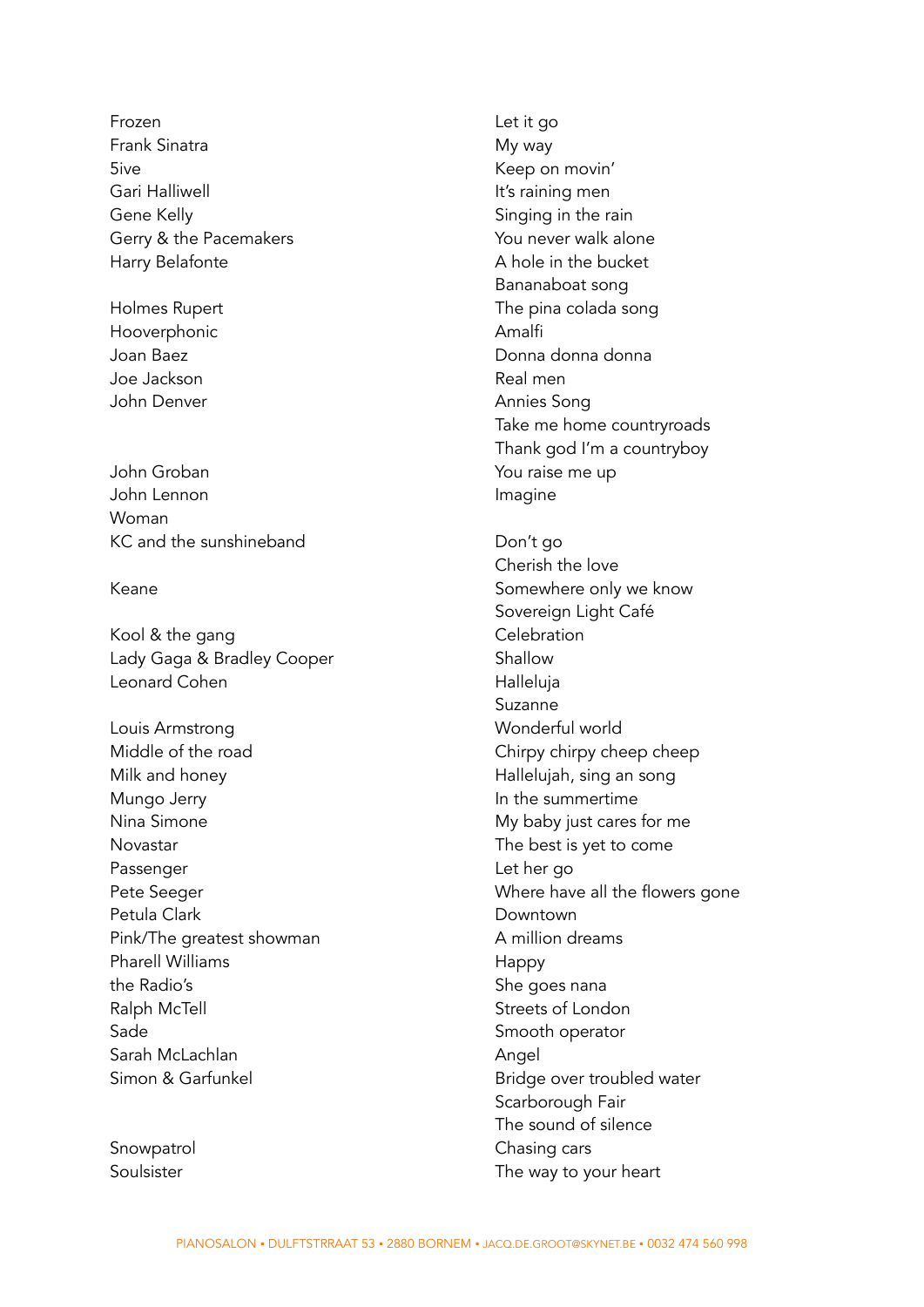#### Sound of music Do Re Mi

- Spice girls **Wannabe** Steely Dan **Do it again** Stevie Wonder **Islamic Stevie Wonder** Isn't she lovely Sting Sting **Fields** of gold the Turtles **Happy together** Wallace Collection **Daydream**
- Edelweiss Tom Jones **Green green grass of home**

#### FRANSTALIG

Axelle Red Sensualité Christoph Aline Gilbert Bécaud **Et maintenant** Michel Fugain Une belle histoire Michel Delpeche Pour un flirt Pierre Groscolas **Lady Law** 

#### Nederlandstalig

Abel Onderweg Ann Christy De roos

Bløf en Geike Arnaert Zoutelande Boudewiin de Groot and Testament

Bram Vermeulen and a state with the Rode wijn Gorki Mia Guus Meeuwis **Het is een nacht** 

Laïs O Dorothea

Cabadese zussen La complainte de sainte Cathérine Gérard Lenorman de la ballade des gens heureux Joe Dassin **Aux Champs-Elysées** Les Poppys Non, non rien n'a changé

Bart Peeters **Brood voor morgenvroeg** Wat nog komen zou Bobbejaan Schoepen De lichtjes van de Schelde Bob Scholte Ik heb een huis met een tuintje gehuurd Verdronken vlinder Claudia de Breij Mag ik dan bij jou? Gerard Cox 't Is weer voorbij die mooie zomer Per spoor (Kedeng kedeng) Klein Orkest **Communist Communist Communist Communist Communist Communist Communist Communist Communist Communist Communist Communist Communist Communist Communist Communist Communist Communist Communist Communist Communis** Louis Neefs Laat ons een bloem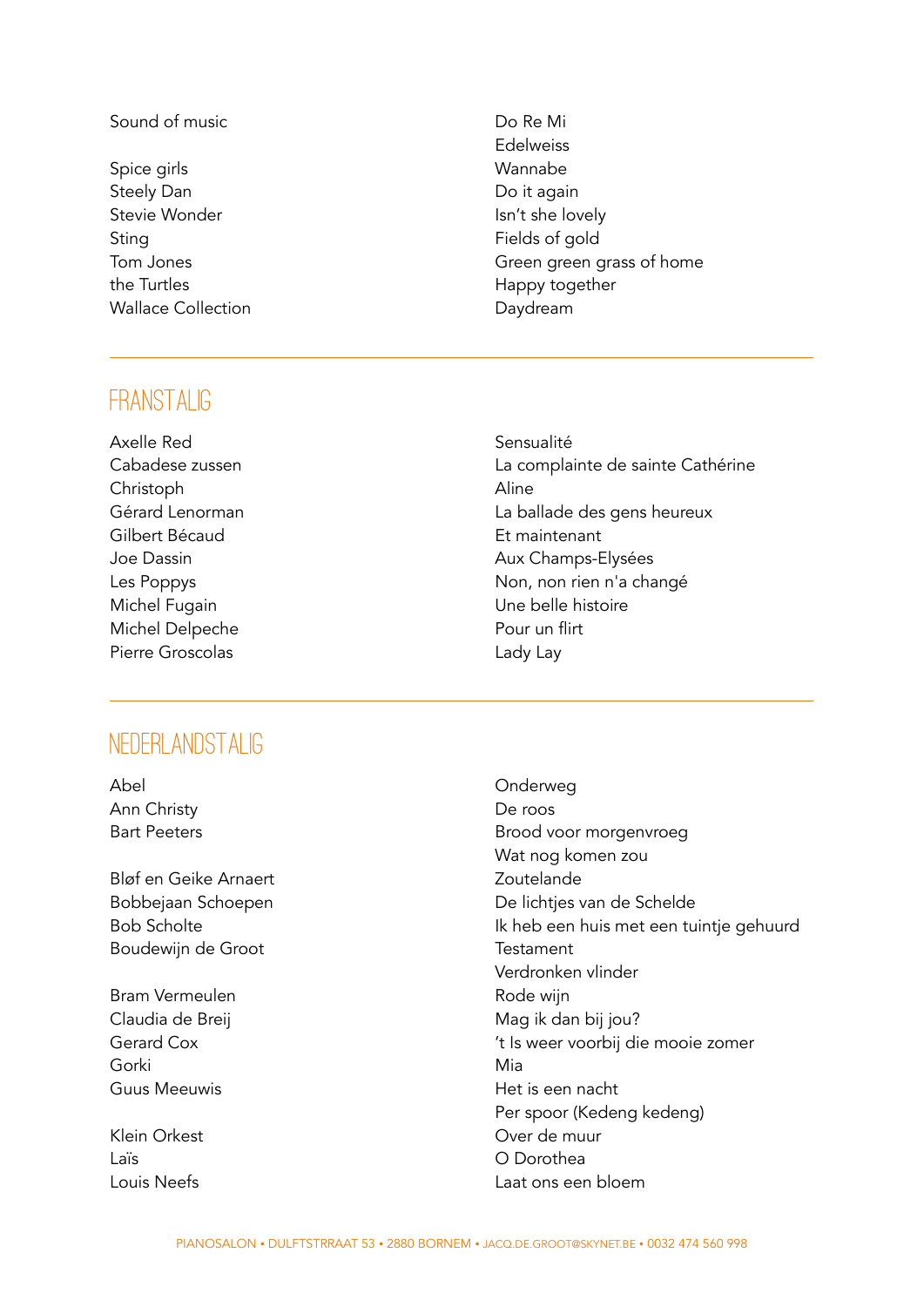| Marco Borsato             | Hoe het danst                             |
|---------------------------|-------------------------------------------|
|                           | Mooi                                      |
| Miel Cools                | Houden van                                |
| Niels Destadsbader        | Hou je me vast                            |
| Paul Severs               | Geen wonder dat ik ween                   |
| Queen                     | Don't stop me now                         |
| Ramses Shaffy             | Laat me                                   |
|                           | Sammy                                     |
| Raymond Van 't Groenewoud | Liefde voor muziek                        |
| Rob de Nijs               | Banger hart                               |
|                           | Het werd zomer                            |
|                           | Malle Babbe                               |
|                           | Ritme van de regen                        |
| Teach-in                  | Dingedong                                 |
| The Scene                 | ledereen is van de wereld                 |
| Vader Abraham             | Klein café aan de haven                   |
| VOF de kunst              | Eén kopje koffie                          |
| Walter De Buck            | 'k Zou zo gere willen leven               |
| Wannes Van de Velde       | Ik wil deze nacht in de straten verdwalen |
| Wim Sonneveld             | Ik ben met Catootje naar de botermarkt    |
|                           | gegaan                                    |
| <b>Willy Sommers</b>      | Laat de zon in je hart                    |
| Yasmine                   | Porcelein                                 |

# **ANDERSTALIG**

Cirque du soleil annual annual annual Allegria

Wannes Vandevelde **Comme facette mammeta** 

# Klassiek

George Gershwin Summertime

## **DIVERSEN**

Greensleeves **Engels volkslied** Om shanti om India - mantra Sarie Marijs **Afrikaans** volkslied Scarborough Fair **Scarborough Fair** and The Scarborough Fair oorspronkelijk

This little light of mine Gospel - Harry Dixon Loes